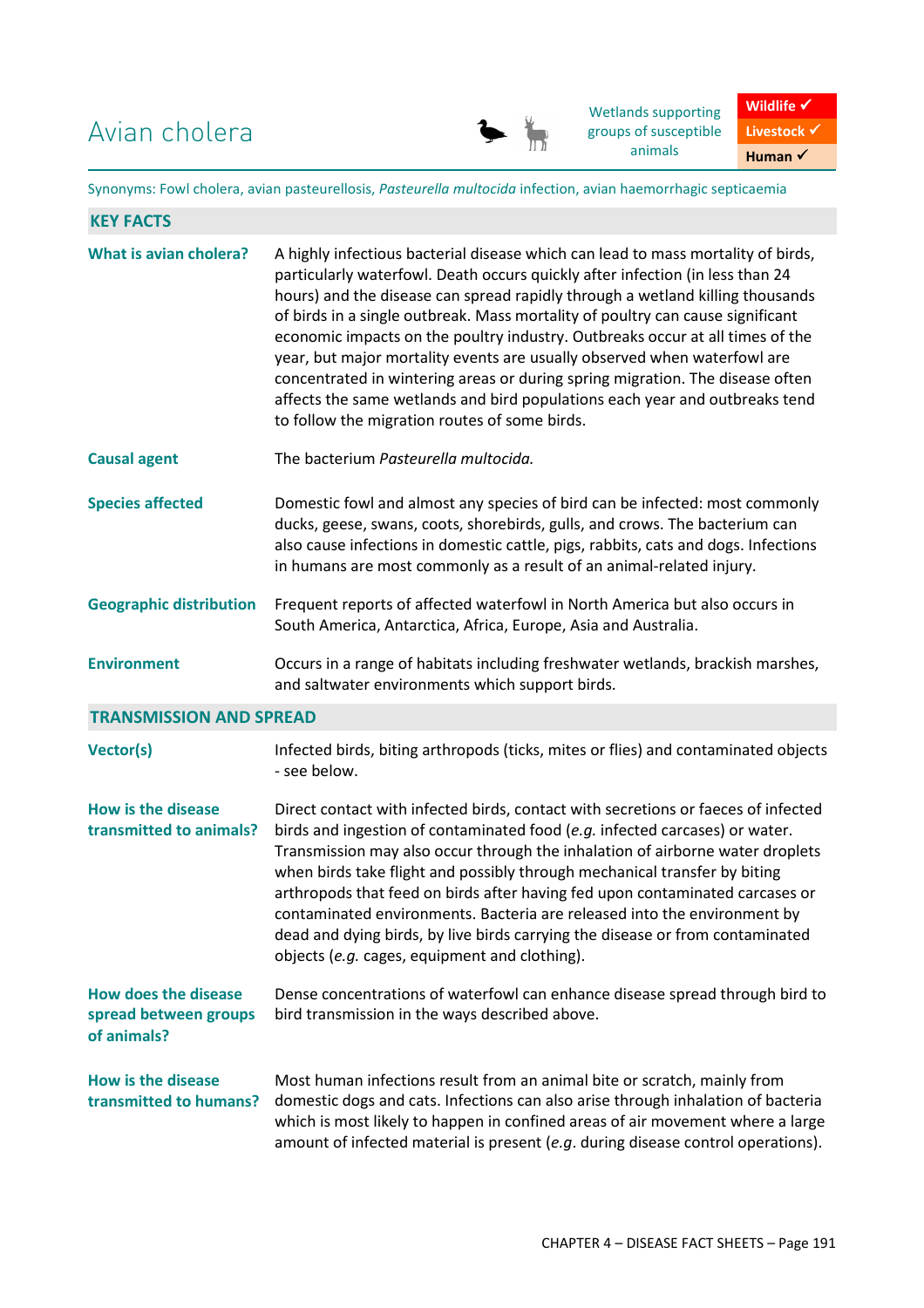## **IDENTIFICATION AND RESPONSE**

| <b>Field signs</b>                        | The sudden appearance of large numbers of dead birds which are in good body<br>condition with few sick birds observed may signal an outbreak. Birds often die<br>quickly before showing any clinical signs of illness although the number of sick<br>birds increases when a die-off is prolonged over several weeks. Sick birds<br>appear lethargic and may die within minutes of capture. Other signs include:<br>Convulsions, swimming in circles, throwing the head back between the<br>wings, erratic flight, mucous discharge from the mouth, soiling or matting<br>of the feathers around the vent, eyes, and bill, nasal discharge and fawn-<br>coloured, yellow or blood-stained droppings.<br>Wild ducks and geese are particularly affected.<br>In poultry, sudden die-offs can occur without obvious signs. Chronic conditions<br>can occur with birds exhibiting depression, diarrhoea and anorexia. Birds may<br>appear lame, weak, wheezing, with swollen wattles, and twisted necks. Avian<br>cholera in poultry can be easily confused with other diseases. |  |  |  |
|-------------------------------------------|-----------------------------------------------------------------------------------------------------------------------------------------------------------------------------------------------------------------------------------------------------------------------------------------------------------------------------------------------------------------------------------------------------------------------------------------------------------------------------------------------------------------------------------------------------------------------------------------------------------------------------------------------------------------------------------------------------------------------------------------------------------------------------------------------------------------------------------------------------------------------------------------------------------------------------------------------------------------------------------------------------------------------------------------------------------------------------|--|--|--|
| <b>Recommended action if</b><br>suspected | Contact and seek assistance from animal and human health professionals<br>immediately if there is illness in birds and/or people. Report suspected cases to<br>local or national authorities.                                                                                                                                                                                                                                                                                                                                                                                                                                                                                                                                                                                                                                                                                                                                                                                                                                                                               |  |  |  |
| <b>Diagnosis</b>                          | Isolation of the causative agent by health professionals is needed for a<br>definitive diagnosis. A whole bird carcase is ideally required for laboratory<br>diagnosis. When this is not possible, heart blood, liver tissue and bone marrow<br>should be collected in a sterile manner. Remove whole organs and package at<br>least half of each in separate bags. The samples must be refrigerated as soon as<br>possible after collection and kept cool during shipment. Freeze tissues if transit<br>time is expected to exceed 24 hours.                                                                                                                                                                                                                                                                                                                                                                                                                                                                                                                               |  |  |  |
| <b>PREVENTION AND CONTROL IN WETLANDS</b> |                                                                                                                                                                                                                                                                                                                                                                                                                                                                                                                                                                                                                                                                                                                                                                                                                                                                                                                                                                                                                                                                             |  |  |  |
| <b>Environment</b>                        | Avian cholera is highly infectious and can spread quickly and so prompt action<br>is needed to prevent and minimise the spread of the disease.<br>Healthy waterbirds (i.e. ahead of an outbreak or migratory birds not yet at<br>an infected site) can be redistributed to lower risk areas by draining<br>contaminated areas/discouraging wildlife whilst creating/enhancing other<br>habitats. Take care to ensure these measures do not cause the dispersal of<br>infected birds out of the area.<br>The addition of large volumes of water to a contaminated area can help<br>×<br>dilute the bacteria to less dangerous levels.                                                                                                                                                                                                                                                                                                                                                                                                                                        |  |  |  |
| <b>Livestock</b>                          | The disease in livestock may be avoided by employing good sanitation and<br>animal management practices.<br>Prevent the introduction of infection through movement controls, testing<br>and quarantine.<br>Detect any infected animals in the population as early as possible through<br>ш<br>surveillance and thoroughly investigate all suspect cases.<br>Vaccination with an approved vaccine can be effective.<br>ш                                                                                                                                                                                                                                                                                                                                                                                                                                                                                                                                                                                                                                                     |  |  |  |
| <b>Wildlife</b>                           | Quick and careful collection of carcases will reduce the exposure of migratory<br>and scavenger bird species to the bacteria and minimise its transmission.<br>Pick up dead birds by the head, preferably by the bill, and immediately<br>placed into two plastic bags to prevent leakage of fluids. Bags should<br>always be securely closed before they are removed from the area.<br>Submit carcases to disease diagnostic laboratories before being                                                                                                                                                                                                                                                                                                                                                                                                                                                                                                                                                                                                                     |  |  |  |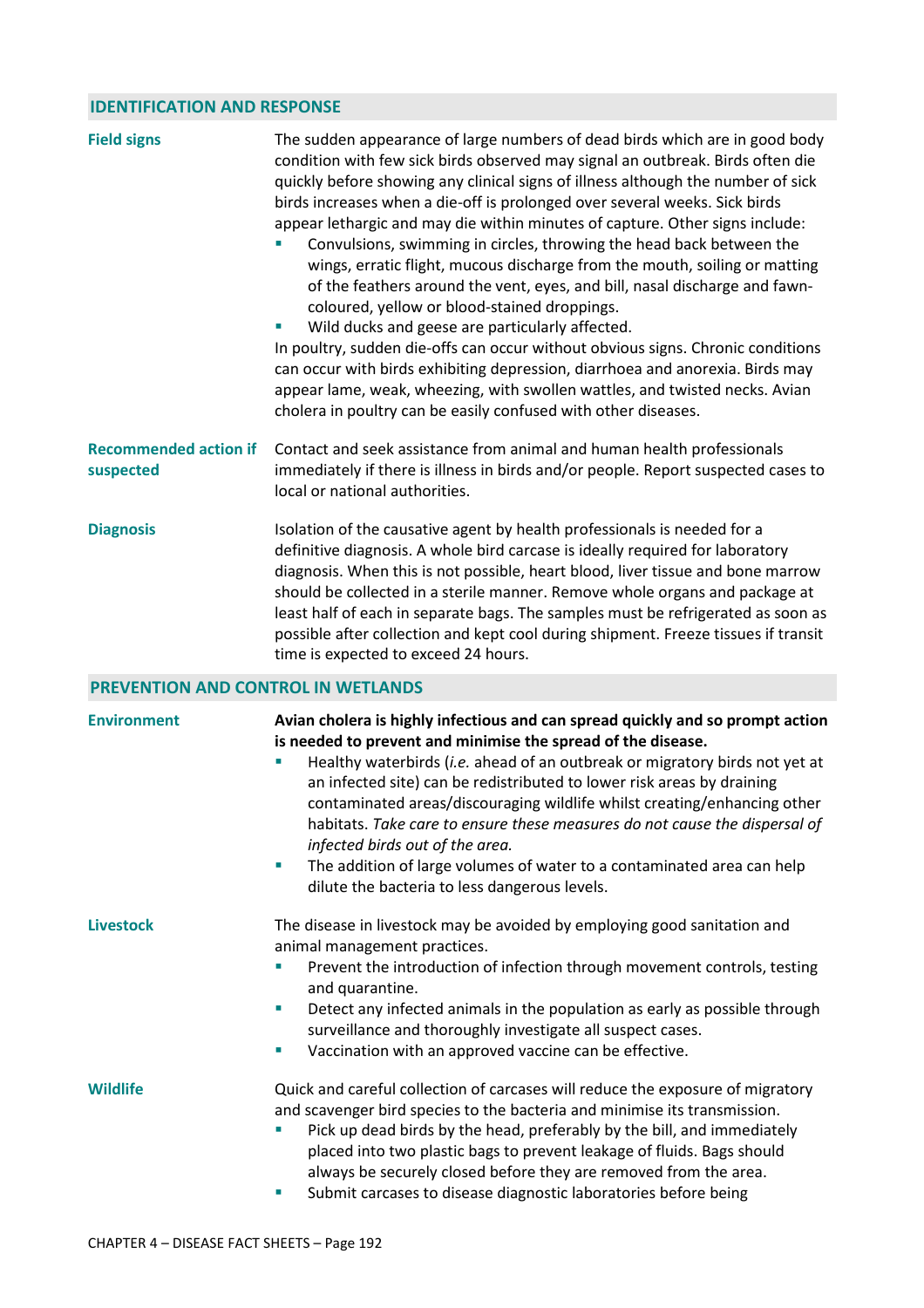incinerated.

|                            | Remove carcases before there is a major arrival of scavengers which may<br>I.<br>spread the disease further. Take care to ensure these measures do not<br>cause the dispersal of infected birds out of the area.<br>Take care to avoid contaminating new areas whilst carcases are being<br>$\mathcal{L}_{\mathcal{A}}$<br>transported to the laboratory and disposal site.<br>Disinfect field equipment used in infected areas.<br>Scavengers and predators can be attracted away from infected areas to<br>×<br>other feeding sites using other food sources such as road killed carcases.<br>These actions need careful evaluation of bird movement patterns and of<br>ш<br>the disease cycle to assess whether they are suitable. Moving infected or<br>potentially infected birds from one geographical location to another is not<br>advised.<br>Vaccination to protect captive or endangered waterbirds may be appropriate<br>however efficacy and safety information are often lacking. There is no practical<br>method for immunising large numbers of free-living migratory birds. |
|----------------------------|----------------------------------------------------------------------------------------------------------------------------------------------------------------------------------------------------------------------------------------------------------------------------------------------------------------------------------------------------------------------------------------------------------------------------------------------------------------------------------------------------------------------------------------------------------------------------------------------------------------------------------------------------------------------------------------------------------------------------------------------------------------------------------------------------------------------------------------------------------------------------------------------------------------------------------------------------------------------------------------------------------------------------------------------------------------------------------------------|
|                            | <b>Monitoring and surveillance</b><br>Regular monitoring of live and dead birds, particularly in endemic areas and<br>areas where migratory birds are concentrated, can help identify early stages of<br>an outbreak and allows disease control activities to be activated before the<br>outbreaks develop further.                                                                                                                                                                                                                                                                                                                                                                                                                                                                                                                                                                                                                                                                                                                                                                          |
| <b>Humans</b>              | Wear gloves and thoroughly wash exposed skin surfaces after any contact<br>ш<br>with contaminated birds.<br>Process infected birds outdoors or in a well ventilated area. When<br>×<br>disposing of carcases by open burning, care should be taken to avoid<br>direct exposure to smoke from the fire.                                                                                                                                                                                                                                                                                                                                                                                                                                                                                                                                                                                                                                                                                                                                                                                       |
| <b>IMPORTANCE</b>          |                                                                                                                                                                                                                                                                                                                                                                                                                                                                                                                                                                                                                                                                                                                                                                                                                                                                                                                                                                                                                                                                                              |
| <b>Effect on wildlife</b>  | Causes significant mass mortality of birds, particularly when bird density is<br>high. Large gatherings of wild waterfowl are particularly affected with mortality<br>known to exceed more than 1,000 birds per day. There may be a significant<br>impact on wild bird populations when breeding birds are affected and through<br>reduced survival rates of disease-carrying waterfowl. Avian cholera is becoming<br>an increasing threat to endangered avian species due to increasing numbers of<br>outbreaks and the expanding geographic distribution of the disease. The<br>disease can result in negative perception and therefore unnecessary control<br>measures directed at wildlife.                                                                                                                                                                                                                                                                                                                                                                                              |
| <b>Effect on livestock</b> | Causes significant mass mortality of poultry and can affect future viability of<br>poultry flocks.                                                                                                                                                                                                                                                                                                                                                                                                                                                                                                                                                                                                                                                                                                                                                                                                                                                                                                                                                                                           |
| <b>Effect on humans</b>    | Not considered a high risk disease for humans although infections are not<br>uncommon.                                                                                                                                                                                                                                                                                                                                                                                                                                                                                                                                                                                                                                                                                                                                                                                                                                                                                                                                                                                                       |
| <b>Economic importance</b> | Potential for significant economic impacts on the poultry industry through mass<br>mortality of birds.                                                                                                                                                                                                                                                                                                                                                                                                                                                                                                                                                                                                                                                                                                                                                                                                                                                                                                                                                                                       |